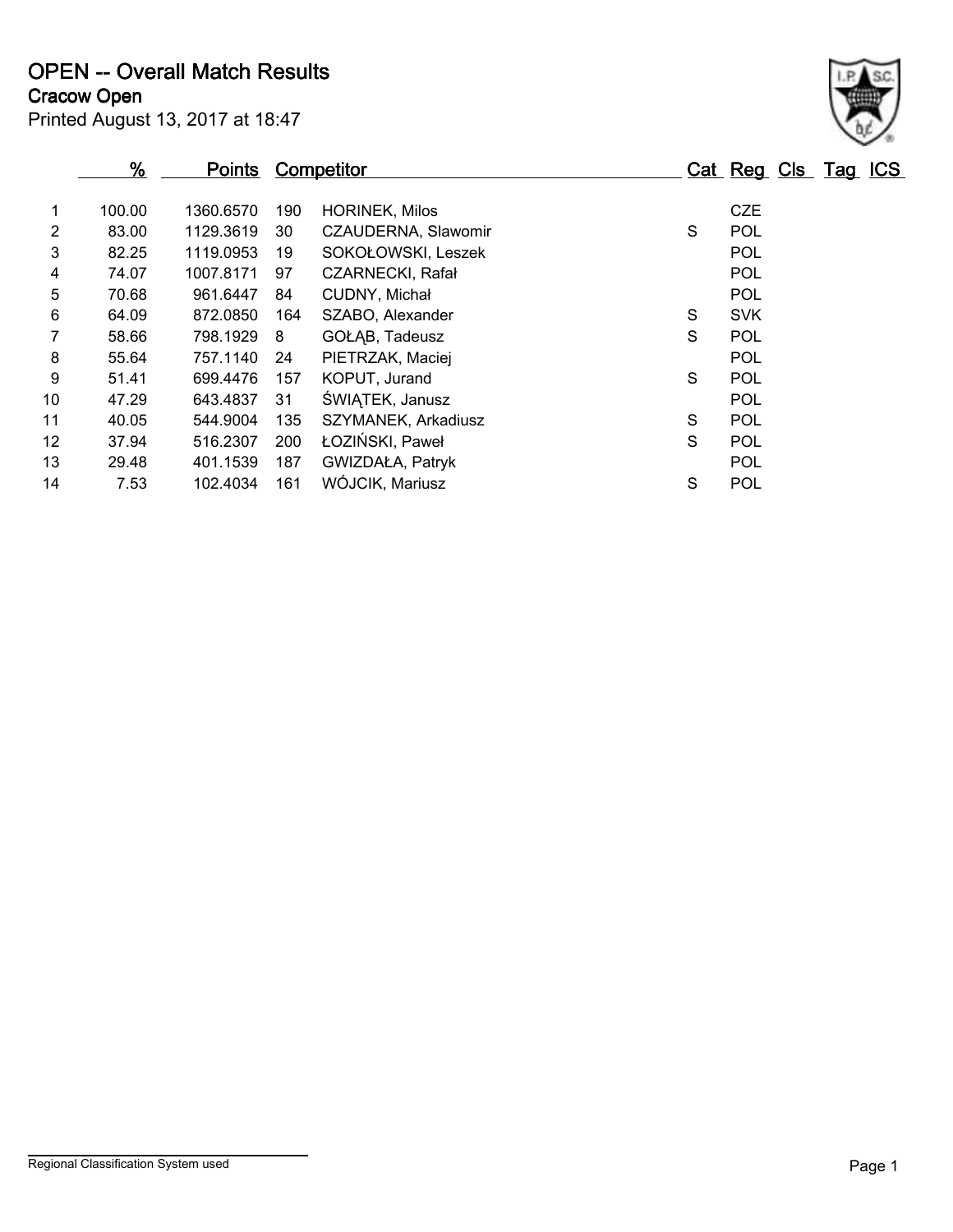**PRODUCTION -- Overall Match Results**

**Cracow Open**

| Printed August 13, 2017 at 18:47 |  |  |  |  |
|----------------------------------|--|--|--|--|
|----------------------------------|--|--|--|--|

| <b>POL</b><br>100.00<br>1306.0571<br>10<br>1<br>TAUSIEWICZ, Marcin<br>$\overline{2}$<br>POL<br>97.10<br>1268.2431<br>13<br>SZCZESNY, Bartosz<br><b>POL</b><br>3<br>88.24<br>1152.4590<br>40<br>LEWANDOWSKI, Przemysław<br><b>POL</b><br>4<br>85.27<br>$\mathbf{1}$<br>1113.6761<br>JURKOWSKI, Marcin<br>5<br><b>SVK</b><br>84.38<br>1102.0746<br>166<br>MAJLING, Andrej<br>$\,6$<br><b>POL</b><br>84.23<br>26<br>1100.0722<br>EIDRIGEVICIUS, Ignacy<br>$\overline{7}$<br><b>POL</b><br>81.54<br>1065.0212<br>6<br>BORKOWSKI, Łukasz<br><b>POL</b><br>8<br>81.12<br>63<br>1059.5135<br>REDECKI, Tomasz<br>$\boldsymbol{9}$<br><b>POL</b><br>80.67<br><b>BOJANOWSKI, Piotr</b><br>1053.6065<br>96<br><b>POL</b><br>79.69<br>10<br>1040.8426<br>107<br>MARKOWSKI, Robert<br><b>POL</b><br>11<br>79.55<br>1038.9867<br>106<br>GORSKI, Dominik<br><b>POL</b><br>12<br>79.11<br>105<br>1033.1925<br>PIWOWARSKI, Maciej<br><b>POL</b><br>13<br>76.52<br>999.4444<br>80<br>KIELOCH, Szymon<br><b>POL</b><br>75.13<br>14<br>981.2107<br>3<br>DĄBROWSKI, Juliusz<br><b>SVK</b><br>74.47<br>SEFRANKO, Karol<br>15<br>972.5687<br>192<br><b>POL</b><br>16<br>73.48<br>148<br>959.7462<br>KALETKA, Zbigniew<br><b>POL</b><br>72.16<br>ŁUCZAKOWSKI, Krzysztof<br>17<br>942.4015<br>76<br><b>POL</b><br>71.39<br>18<br>932.3844<br>46<br>NOWAK, Marcin<br><b>POL</b><br>71.17<br>19<br>929.5556<br>149<br>SIUDA, Krzysztof<br><b>POL</b><br>20<br>71.12<br>153<br>928.8745<br>KOCIOŁEK, Jacek<br><b>POL</b><br>21<br>70.69<br>923.1897<br>93<br>GĄDEK, Wojciech<br><b>POL</b><br>70.25<br>22<br>917.4691<br>34<br>PASEK, Albert<br><b>POL</b><br>23<br>70.18<br>916.6220<br>S<br>73<br>GDOWSKI, Jacek<br><b>POL</b><br>24<br>69.51<br>GIRYCKI, Rafał<br>907.9003<br>114<br><b>POL</b><br>69.01<br>25<br>901.3017<br>113<br>KALBARCZYK, Piotr<br><b>POL</b><br>68.81<br>26<br>898.6813<br>33<br><b>WADEŁEK, Pawel</b><br><b>POL</b><br>27<br>67.02<br>875.3816<br>207<br>MUSIAŁ, Paweł<br><b>POL</b><br>28<br>66.60<br>869.8078<br>75<br>TALAREK, Andrzej<br><b>POL</b><br>DOBROWOLSKI, Bartłomiej<br>29<br>63.94<br>835.0945<br>184<br><b>POL</b><br>62.74<br>HOBOT, Kamil<br>30<br>819.3969<br>67<br><b>POL</b><br>31<br>62.56<br>817.1211<br>125<br>MIZURO, Maciej<br>32<br>$\mathbb S$<br><b>POL</b><br>61.56<br>176<br>BOROWY, Robert<br>804.0207<br><b>POL</b><br>33<br>61.00<br>SZYMANSKI, Pawel<br>796.6678<br>55<br><b>POL</b><br>60.24<br>34<br>786.7048<br>85<br>MICHALUK, Michał<br><b>POL</b><br>S<br>35<br>59.75<br>780.3783<br>68<br>DUDA, Mariusz<br><b>POL</b><br>36<br>59.52<br>777.3697<br>15<br>KOSOWSKI, Bartosz<br><b>POL</b><br>37<br>59.52<br>777.3589<br>92<br>STELMASZCZYK, Marek<br><b>FRA</b><br>38<br>59.12<br>772.1021<br>AUBURTIN, Jean-Fracois<br>171<br><b>POL</b><br>39<br>59.12<br>772.0861<br>27<br>POJDA, Rafał<br><b>POL</b><br>40<br>58.74<br>767.1768<br>91<br>CZECH, Mariusz<br><b>POL</b><br>41<br>58.39<br>762.6529<br>185<br>GARDIAN, Michał<br>POL<br>57.82<br>BIEGAJ, Michal<br>42<br>755.2183<br>174<br><b>POL</b><br>43<br>57.71<br>753.7845<br>219<br>RAWSKI, Maciej<br><b>POL</b><br>44<br>57.57<br>751.9380<br>197<br>KRYSTKOWIAK, Karol |    | <u>%</u> | <u>Points Competitor</u> |     |              | <u>Cat Reg Cls Tag ICS</u> |  |  |
|-----------------------------------------------------------------------------------------------------------------------------------------------------------------------------------------------------------------------------------------------------------------------------------------------------------------------------------------------------------------------------------------------------------------------------------------------------------------------------------------------------------------------------------------------------------------------------------------------------------------------------------------------------------------------------------------------------------------------------------------------------------------------------------------------------------------------------------------------------------------------------------------------------------------------------------------------------------------------------------------------------------------------------------------------------------------------------------------------------------------------------------------------------------------------------------------------------------------------------------------------------------------------------------------------------------------------------------------------------------------------------------------------------------------------------------------------------------------------------------------------------------------------------------------------------------------------------------------------------------------------------------------------------------------------------------------------------------------------------------------------------------------------------------------------------------------------------------------------------------------------------------------------------------------------------------------------------------------------------------------------------------------------------------------------------------------------------------------------------------------------------------------------------------------------------------------------------------------------------------------------------------------------------------------------------------------------------------------------------------------------------------------------------------------------------------------------------------------------------------------------------------------------------------------------------------------------------------------------------------------------------------------------------------------------------------------------------------------------------------------------------------------------------------------------------------------------------------------------------------------------------------------------------------------------------------------------------------------------------------------------------------------------------------------------------------------------------------------------------------------------------------------------------------------------------|----|----------|--------------------------|-----|--------------|----------------------------|--|--|
|                                                                                                                                                                                                                                                                                                                                                                                                                                                                                                                                                                                                                                                                                                                                                                                                                                                                                                                                                                                                                                                                                                                                                                                                                                                                                                                                                                                                                                                                                                                                                                                                                                                                                                                                                                                                                                                                                                                                                                                                                                                                                                                                                                                                                                                                                                                                                                                                                                                                                                                                                                                                                                                                                                                                                                                                                                                                                                                                                                                                                                                                                                                                                                             |    |          |                          |     |              |                            |  |  |
|                                                                                                                                                                                                                                                                                                                                                                                                                                                                                                                                                                                                                                                                                                                                                                                                                                                                                                                                                                                                                                                                                                                                                                                                                                                                                                                                                                                                                                                                                                                                                                                                                                                                                                                                                                                                                                                                                                                                                                                                                                                                                                                                                                                                                                                                                                                                                                                                                                                                                                                                                                                                                                                                                                                                                                                                                                                                                                                                                                                                                                                                                                                                                                             |    |          |                          |     |              |                            |  |  |
|                                                                                                                                                                                                                                                                                                                                                                                                                                                                                                                                                                                                                                                                                                                                                                                                                                                                                                                                                                                                                                                                                                                                                                                                                                                                                                                                                                                                                                                                                                                                                                                                                                                                                                                                                                                                                                                                                                                                                                                                                                                                                                                                                                                                                                                                                                                                                                                                                                                                                                                                                                                                                                                                                                                                                                                                                                                                                                                                                                                                                                                                                                                                                                             |    |          |                          |     |              |                            |  |  |
|                                                                                                                                                                                                                                                                                                                                                                                                                                                                                                                                                                                                                                                                                                                                                                                                                                                                                                                                                                                                                                                                                                                                                                                                                                                                                                                                                                                                                                                                                                                                                                                                                                                                                                                                                                                                                                                                                                                                                                                                                                                                                                                                                                                                                                                                                                                                                                                                                                                                                                                                                                                                                                                                                                                                                                                                                                                                                                                                                                                                                                                                                                                                                                             |    |          |                          |     |              |                            |  |  |
|                                                                                                                                                                                                                                                                                                                                                                                                                                                                                                                                                                                                                                                                                                                                                                                                                                                                                                                                                                                                                                                                                                                                                                                                                                                                                                                                                                                                                                                                                                                                                                                                                                                                                                                                                                                                                                                                                                                                                                                                                                                                                                                                                                                                                                                                                                                                                                                                                                                                                                                                                                                                                                                                                                                                                                                                                                                                                                                                                                                                                                                                                                                                                                             |    |          |                          |     |              |                            |  |  |
|                                                                                                                                                                                                                                                                                                                                                                                                                                                                                                                                                                                                                                                                                                                                                                                                                                                                                                                                                                                                                                                                                                                                                                                                                                                                                                                                                                                                                                                                                                                                                                                                                                                                                                                                                                                                                                                                                                                                                                                                                                                                                                                                                                                                                                                                                                                                                                                                                                                                                                                                                                                                                                                                                                                                                                                                                                                                                                                                                                                                                                                                                                                                                                             |    |          |                          |     |              |                            |  |  |
|                                                                                                                                                                                                                                                                                                                                                                                                                                                                                                                                                                                                                                                                                                                                                                                                                                                                                                                                                                                                                                                                                                                                                                                                                                                                                                                                                                                                                                                                                                                                                                                                                                                                                                                                                                                                                                                                                                                                                                                                                                                                                                                                                                                                                                                                                                                                                                                                                                                                                                                                                                                                                                                                                                                                                                                                                                                                                                                                                                                                                                                                                                                                                                             |    |          |                          |     |              |                            |  |  |
|                                                                                                                                                                                                                                                                                                                                                                                                                                                                                                                                                                                                                                                                                                                                                                                                                                                                                                                                                                                                                                                                                                                                                                                                                                                                                                                                                                                                                                                                                                                                                                                                                                                                                                                                                                                                                                                                                                                                                                                                                                                                                                                                                                                                                                                                                                                                                                                                                                                                                                                                                                                                                                                                                                                                                                                                                                                                                                                                                                                                                                                                                                                                                                             |    |          |                          |     |              |                            |  |  |
|                                                                                                                                                                                                                                                                                                                                                                                                                                                                                                                                                                                                                                                                                                                                                                                                                                                                                                                                                                                                                                                                                                                                                                                                                                                                                                                                                                                                                                                                                                                                                                                                                                                                                                                                                                                                                                                                                                                                                                                                                                                                                                                                                                                                                                                                                                                                                                                                                                                                                                                                                                                                                                                                                                                                                                                                                                                                                                                                                                                                                                                                                                                                                                             |    |          |                          |     |              |                            |  |  |
|                                                                                                                                                                                                                                                                                                                                                                                                                                                                                                                                                                                                                                                                                                                                                                                                                                                                                                                                                                                                                                                                                                                                                                                                                                                                                                                                                                                                                                                                                                                                                                                                                                                                                                                                                                                                                                                                                                                                                                                                                                                                                                                                                                                                                                                                                                                                                                                                                                                                                                                                                                                                                                                                                                                                                                                                                                                                                                                                                                                                                                                                                                                                                                             |    |          |                          |     |              |                            |  |  |
|                                                                                                                                                                                                                                                                                                                                                                                                                                                                                                                                                                                                                                                                                                                                                                                                                                                                                                                                                                                                                                                                                                                                                                                                                                                                                                                                                                                                                                                                                                                                                                                                                                                                                                                                                                                                                                                                                                                                                                                                                                                                                                                                                                                                                                                                                                                                                                                                                                                                                                                                                                                                                                                                                                                                                                                                                                                                                                                                                                                                                                                                                                                                                                             |    |          |                          |     |              |                            |  |  |
|                                                                                                                                                                                                                                                                                                                                                                                                                                                                                                                                                                                                                                                                                                                                                                                                                                                                                                                                                                                                                                                                                                                                                                                                                                                                                                                                                                                                                                                                                                                                                                                                                                                                                                                                                                                                                                                                                                                                                                                                                                                                                                                                                                                                                                                                                                                                                                                                                                                                                                                                                                                                                                                                                                                                                                                                                                                                                                                                                                                                                                                                                                                                                                             |    |          |                          |     |              |                            |  |  |
|                                                                                                                                                                                                                                                                                                                                                                                                                                                                                                                                                                                                                                                                                                                                                                                                                                                                                                                                                                                                                                                                                                                                                                                                                                                                                                                                                                                                                                                                                                                                                                                                                                                                                                                                                                                                                                                                                                                                                                                                                                                                                                                                                                                                                                                                                                                                                                                                                                                                                                                                                                                                                                                                                                                                                                                                                                                                                                                                                                                                                                                                                                                                                                             |    |          |                          |     |              |                            |  |  |
|                                                                                                                                                                                                                                                                                                                                                                                                                                                                                                                                                                                                                                                                                                                                                                                                                                                                                                                                                                                                                                                                                                                                                                                                                                                                                                                                                                                                                                                                                                                                                                                                                                                                                                                                                                                                                                                                                                                                                                                                                                                                                                                                                                                                                                                                                                                                                                                                                                                                                                                                                                                                                                                                                                                                                                                                                                                                                                                                                                                                                                                                                                                                                                             |    |          |                          |     |              |                            |  |  |
|                                                                                                                                                                                                                                                                                                                                                                                                                                                                                                                                                                                                                                                                                                                                                                                                                                                                                                                                                                                                                                                                                                                                                                                                                                                                                                                                                                                                                                                                                                                                                                                                                                                                                                                                                                                                                                                                                                                                                                                                                                                                                                                                                                                                                                                                                                                                                                                                                                                                                                                                                                                                                                                                                                                                                                                                                                                                                                                                                                                                                                                                                                                                                                             |    |          |                          |     |              |                            |  |  |
|                                                                                                                                                                                                                                                                                                                                                                                                                                                                                                                                                                                                                                                                                                                                                                                                                                                                                                                                                                                                                                                                                                                                                                                                                                                                                                                                                                                                                                                                                                                                                                                                                                                                                                                                                                                                                                                                                                                                                                                                                                                                                                                                                                                                                                                                                                                                                                                                                                                                                                                                                                                                                                                                                                                                                                                                                                                                                                                                                                                                                                                                                                                                                                             |    |          |                          |     |              |                            |  |  |
|                                                                                                                                                                                                                                                                                                                                                                                                                                                                                                                                                                                                                                                                                                                                                                                                                                                                                                                                                                                                                                                                                                                                                                                                                                                                                                                                                                                                                                                                                                                                                                                                                                                                                                                                                                                                                                                                                                                                                                                                                                                                                                                                                                                                                                                                                                                                                                                                                                                                                                                                                                                                                                                                                                                                                                                                                                                                                                                                                                                                                                                                                                                                                                             |    |          |                          |     |              |                            |  |  |
|                                                                                                                                                                                                                                                                                                                                                                                                                                                                                                                                                                                                                                                                                                                                                                                                                                                                                                                                                                                                                                                                                                                                                                                                                                                                                                                                                                                                                                                                                                                                                                                                                                                                                                                                                                                                                                                                                                                                                                                                                                                                                                                                                                                                                                                                                                                                                                                                                                                                                                                                                                                                                                                                                                                                                                                                                                                                                                                                                                                                                                                                                                                                                                             |    |          |                          |     |              |                            |  |  |
|                                                                                                                                                                                                                                                                                                                                                                                                                                                                                                                                                                                                                                                                                                                                                                                                                                                                                                                                                                                                                                                                                                                                                                                                                                                                                                                                                                                                                                                                                                                                                                                                                                                                                                                                                                                                                                                                                                                                                                                                                                                                                                                                                                                                                                                                                                                                                                                                                                                                                                                                                                                                                                                                                                                                                                                                                                                                                                                                                                                                                                                                                                                                                                             |    |          |                          |     |              |                            |  |  |
|                                                                                                                                                                                                                                                                                                                                                                                                                                                                                                                                                                                                                                                                                                                                                                                                                                                                                                                                                                                                                                                                                                                                                                                                                                                                                                                                                                                                                                                                                                                                                                                                                                                                                                                                                                                                                                                                                                                                                                                                                                                                                                                                                                                                                                                                                                                                                                                                                                                                                                                                                                                                                                                                                                                                                                                                                                                                                                                                                                                                                                                                                                                                                                             |    |          |                          |     |              |                            |  |  |
|                                                                                                                                                                                                                                                                                                                                                                                                                                                                                                                                                                                                                                                                                                                                                                                                                                                                                                                                                                                                                                                                                                                                                                                                                                                                                                                                                                                                                                                                                                                                                                                                                                                                                                                                                                                                                                                                                                                                                                                                                                                                                                                                                                                                                                                                                                                                                                                                                                                                                                                                                                                                                                                                                                                                                                                                                                                                                                                                                                                                                                                                                                                                                                             |    |          |                          |     |              |                            |  |  |
|                                                                                                                                                                                                                                                                                                                                                                                                                                                                                                                                                                                                                                                                                                                                                                                                                                                                                                                                                                                                                                                                                                                                                                                                                                                                                                                                                                                                                                                                                                                                                                                                                                                                                                                                                                                                                                                                                                                                                                                                                                                                                                                                                                                                                                                                                                                                                                                                                                                                                                                                                                                                                                                                                                                                                                                                                                                                                                                                                                                                                                                                                                                                                                             |    |          |                          |     |              |                            |  |  |
|                                                                                                                                                                                                                                                                                                                                                                                                                                                                                                                                                                                                                                                                                                                                                                                                                                                                                                                                                                                                                                                                                                                                                                                                                                                                                                                                                                                                                                                                                                                                                                                                                                                                                                                                                                                                                                                                                                                                                                                                                                                                                                                                                                                                                                                                                                                                                                                                                                                                                                                                                                                                                                                                                                                                                                                                                                                                                                                                                                                                                                                                                                                                                                             |    |          |                          |     |              |                            |  |  |
|                                                                                                                                                                                                                                                                                                                                                                                                                                                                                                                                                                                                                                                                                                                                                                                                                                                                                                                                                                                                                                                                                                                                                                                                                                                                                                                                                                                                                                                                                                                                                                                                                                                                                                                                                                                                                                                                                                                                                                                                                                                                                                                                                                                                                                                                                                                                                                                                                                                                                                                                                                                                                                                                                                                                                                                                                                                                                                                                                                                                                                                                                                                                                                             |    |          |                          |     |              |                            |  |  |
|                                                                                                                                                                                                                                                                                                                                                                                                                                                                                                                                                                                                                                                                                                                                                                                                                                                                                                                                                                                                                                                                                                                                                                                                                                                                                                                                                                                                                                                                                                                                                                                                                                                                                                                                                                                                                                                                                                                                                                                                                                                                                                                                                                                                                                                                                                                                                                                                                                                                                                                                                                                                                                                                                                                                                                                                                                                                                                                                                                                                                                                                                                                                                                             |    |          |                          |     |              |                            |  |  |
|                                                                                                                                                                                                                                                                                                                                                                                                                                                                                                                                                                                                                                                                                                                                                                                                                                                                                                                                                                                                                                                                                                                                                                                                                                                                                                                                                                                                                                                                                                                                                                                                                                                                                                                                                                                                                                                                                                                                                                                                                                                                                                                                                                                                                                                                                                                                                                                                                                                                                                                                                                                                                                                                                                                                                                                                                                                                                                                                                                                                                                                                                                                                                                             |    |          |                          |     |              |                            |  |  |
|                                                                                                                                                                                                                                                                                                                                                                                                                                                                                                                                                                                                                                                                                                                                                                                                                                                                                                                                                                                                                                                                                                                                                                                                                                                                                                                                                                                                                                                                                                                                                                                                                                                                                                                                                                                                                                                                                                                                                                                                                                                                                                                                                                                                                                                                                                                                                                                                                                                                                                                                                                                                                                                                                                                                                                                                                                                                                                                                                                                                                                                                                                                                                                             |    |          |                          |     |              |                            |  |  |
|                                                                                                                                                                                                                                                                                                                                                                                                                                                                                                                                                                                                                                                                                                                                                                                                                                                                                                                                                                                                                                                                                                                                                                                                                                                                                                                                                                                                                                                                                                                                                                                                                                                                                                                                                                                                                                                                                                                                                                                                                                                                                                                                                                                                                                                                                                                                                                                                                                                                                                                                                                                                                                                                                                                                                                                                                                                                                                                                                                                                                                                                                                                                                                             |    |          |                          |     |              |                            |  |  |
|                                                                                                                                                                                                                                                                                                                                                                                                                                                                                                                                                                                                                                                                                                                                                                                                                                                                                                                                                                                                                                                                                                                                                                                                                                                                                                                                                                                                                                                                                                                                                                                                                                                                                                                                                                                                                                                                                                                                                                                                                                                                                                                                                                                                                                                                                                                                                                                                                                                                                                                                                                                                                                                                                                                                                                                                                                                                                                                                                                                                                                                                                                                                                                             |    |          |                          |     |              |                            |  |  |
|                                                                                                                                                                                                                                                                                                                                                                                                                                                                                                                                                                                                                                                                                                                                                                                                                                                                                                                                                                                                                                                                                                                                                                                                                                                                                                                                                                                                                                                                                                                                                                                                                                                                                                                                                                                                                                                                                                                                                                                                                                                                                                                                                                                                                                                                                                                                                                                                                                                                                                                                                                                                                                                                                                                                                                                                                                                                                                                                                                                                                                                                                                                                                                             |    |          |                          |     |              |                            |  |  |
|                                                                                                                                                                                                                                                                                                                                                                                                                                                                                                                                                                                                                                                                                                                                                                                                                                                                                                                                                                                                                                                                                                                                                                                                                                                                                                                                                                                                                                                                                                                                                                                                                                                                                                                                                                                                                                                                                                                                                                                                                                                                                                                                                                                                                                                                                                                                                                                                                                                                                                                                                                                                                                                                                                                                                                                                                                                                                                                                                                                                                                                                                                                                                                             |    |          |                          |     |              |                            |  |  |
|                                                                                                                                                                                                                                                                                                                                                                                                                                                                                                                                                                                                                                                                                                                                                                                                                                                                                                                                                                                                                                                                                                                                                                                                                                                                                                                                                                                                                                                                                                                                                                                                                                                                                                                                                                                                                                                                                                                                                                                                                                                                                                                                                                                                                                                                                                                                                                                                                                                                                                                                                                                                                                                                                                                                                                                                                                                                                                                                                                                                                                                                                                                                                                             |    |          |                          |     |              |                            |  |  |
|                                                                                                                                                                                                                                                                                                                                                                                                                                                                                                                                                                                                                                                                                                                                                                                                                                                                                                                                                                                                                                                                                                                                                                                                                                                                                                                                                                                                                                                                                                                                                                                                                                                                                                                                                                                                                                                                                                                                                                                                                                                                                                                                                                                                                                                                                                                                                                                                                                                                                                                                                                                                                                                                                                                                                                                                                                                                                                                                                                                                                                                                                                                                                                             |    |          |                          |     |              |                            |  |  |
|                                                                                                                                                                                                                                                                                                                                                                                                                                                                                                                                                                                                                                                                                                                                                                                                                                                                                                                                                                                                                                                                                                                                                                                                                                                                                                                                                                                                                                                                                                                                                                                                                                                                                                                                                                                                                                                                                                                                                                                                                                                                                                                                                                                                                                                                                                                                                                                                                                                                                                                                                                                                                                                                                                                                                                                                                                                                                                                                                                                                                                                                                                                                                                             |    |          |                          |     |              |                            |  |  |
|                                                                                                                                                                                                                                                                                                                                                                                                                                                                                                                                                                                                                                                                                                                                                                                                                                                                                                                                                                                                                                                                                                                                                                                                                                                                                                                                                                                                                                                                                                                                                                                                                                                                                                                                                                                                                                                                                                                                                                                                                                                                                                                                                                                                                                                                                                                                                                                                                                                                                                                                                                                                                                                                                                                                                                                                                                                                                                                                                                                                                                                                                                                                                                             |    |          |                          |     |              |                            |  |  |
|                                                                                                                                                                                                                                                                                                                                                                                                                                                                                                                                                                                                                                                                                                                                                                                                                                                                                                                                                                                                                                                                                                                                                                                                                                                                                                                                                                                                                                                                                                                                                                                                                                                                                                                                                                                                                                                                                                                                                                                                                                                                                                                                                                                                                                                                                                                                                                                                                                                                                                                                                                                                                                                                                                                                                                                                                                                                                                                                                                                                                                                                                                                                                                             |    |          |                          |     |              |                            |  |  |
|                                                                                                                                                                                                                                                                                                                                                                                                                                                                                                                                                                                                                                                                                                                                                                                                                                                                                                                                                                                                                                                                                                                                                                                                                                                                                                                                                                                                                                                                                                                                                                                                                                                                                                                                                                                                                                                                                                                                                                                                                                                                                                                                                                                                                                                                                                                                                                                                                                                                                                                                                                                                                                                                                                                                                                                                                                                                                                                                                                                                                                                                                                                                                                             |    |          |                          |     |              |                            |  |  |
|                                                                                                                                                                                                                                                                                                                                                                                                                                                                                                                                                                                                                                                                                                                                                                                                                                                                                                                                                                                                                                                                                                                                                                                                                                                                                                                                                                                                                                                                                                                                                                                                                                                                                                                                                                                                                                                                                                                                                                                                                                                                                                                                                                                                                                                                                                                                                                                                                                                                                                                                                                                                                                                                                                                                                                                                                                                                                                                                                                                                                                                                                                                                                                             |    |          |                          |     |              |                            |  |  |
|                                                                                                                                                                                                                                                                                                                                                                                                                                                                                                                                                                                                                                                                                                                                                                                                                                                                                                                                                                                                                                                                                                                                                                                                                                                                                                                                                                                                                                                                                                                                                                                                                                                                                                                                                                                                                                                                                                                                                                                                                                                                                                                                                                                                                                                                                                                                                                                                                                                                                                                                                                                                                                                                                                                                                                                                                                                                                                                                                                                                                                                                                                                                                                             |    |          |                          |     |              |                            |  |  |
|                                                                                                                                                                                                                                                                                                                                                                                                                                                                                                                                                                                                                                                                                                                                                                                                                                                                                                                                                                                                                                                                                                                                                                                                                                                                                                                                                                                                                                                                                                                                                                                                                                                                                                                                                                                                                                                                                                                                                                                                                                                                                                                                                                                                                                                                                                                                                                                                                                                                                                                                                                                                                                                                                                                                                                                                                                                                                                                                                                                                                                                                                                                                                                             |    |          |                          |     |              |                            |  |  |
|                                                                                                                                                                                                                                                                                                                                                                                                                                                                                                                                                                                                                                                                                                                                                                                                                                                                                                                                                                                                                                                                                                                                                                                                                                                                                                                                                                                                                                                                                                                                                                                                                                                                                                                                                                                                                                                                                                                                                                                                                                                                                                                                                                                                                                                                                                                                                                                                                                                                                                                                                                                                                                                                                                                                                                                                                                                                                                                                                                                                                                                                                                                                                                             |    |          |                          |     |              |                            |  |  |
|                                                                                                                                                                                                                                                                                                                                                                                                                                                                                                                                                                                                                                                                                                                                                                                                                                                                                                                                                                                                                                                                                                                                                                                                                                                                                                                                                                                                                                                                                                                                                                                                                                                                                                                                                                                                                                                                                                                                                                                                                                                                                                                                                                                                                                                                                                                                                                                                                                                                                                                                                                                                                                                                                                                                                                                                                                                                                                                                                                                                                                                                                                                                                                             |    |          |                          |     |              |                            |  |  |
|                                                                                                                                                                                                                                                                                                                                                                                                                                                                                                                                                                                                                                                                                                                                                                                                                                                                                                                                                                                                                                                                                                                                                                                                                                                                                                                                                                                                                                                                                                                                                                                                                                                                                                                                                                                                                                                                                                                                                                                                                                                                                                                                                                                                                                                                                                                                                                                                                                                                                                                                                                                                                                                                                                                                                                                                                                                                                                                                                                                                                                                                                                                                                                             |    |          |                          |     |              |                            |  |  |
|                                                                                                                                                                                                                                                                                                                                                                                                                                                                                                                                                                                                                                                                                                                                                                                                                                                                                                                                                                                                                                                                                                                                                                                                                                                                                                                                                                                                                                                                                                                                                                                                                                                                                                                                                                                                                                                                                                                                                                                                                                                                                                                                                                                                                                                                                                                                                                                                                                                                                                                                                                                                                                                                                                                                                                                                                                                                                                                                                                                                                                                                                                                                                                             |    |          |                          |     |              |                            |  |  |
|                                                                                                                                                                                                                                                                                                                                                                                                                                                                                                                                                                                                                                                                                                                                                                                                                                                                                                                                                                                                                                                                                                                                                                                                                                                                                                                                                                                                                                                                                                                                                                                                                                                                                                                                                                                                                                                                                                                                                                                                                                                                                                                                                                                                                                                                                                                                                                                                                                                                                                                                                                                                                                                                                                                                                                                                                                                                                                                                                                                                                                                                                                                                                                             | 45 | 56.63    | 739.6254                 | 221 | SOWA, Tomasz | <b>POL</b>                 |  |  |

Regional Classification System used **Page 1**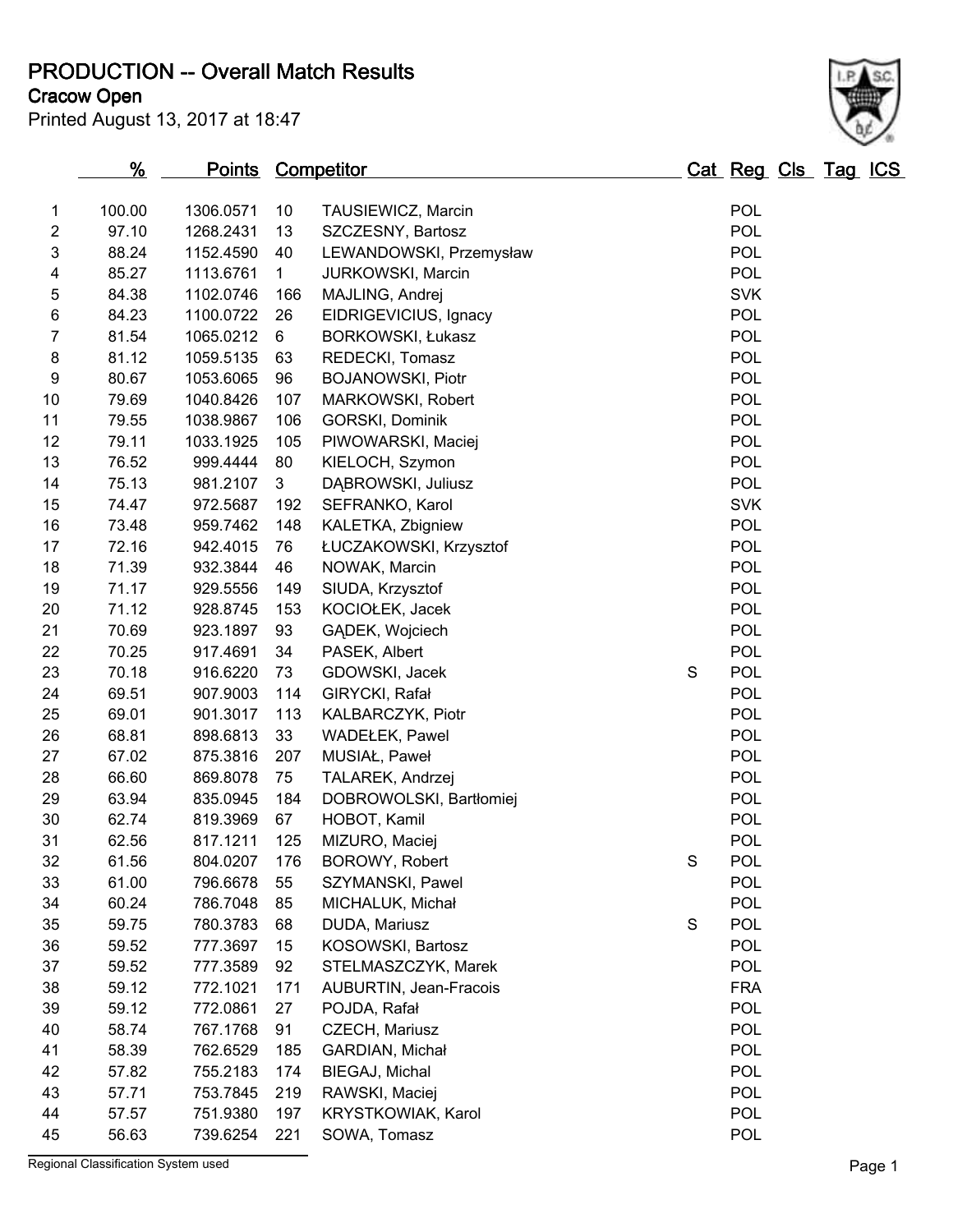**PRODUCTION -- Overall Match Results**

**Cracow Open**

| Printed August 13, 2017 at 18:47 |  |  |  |  |
|----------------------------------|--|--|--|--|
|----------------------------------|--|--|--|--|



|    | <u>%</u> | <u>Points</u> |                | <b>Competitor</b>      |             | <b>Cat Reg Cls Tag ICS</b> |  |  |
|----|----------|---------------|----------------|------------------------|-------------|----------------------------|--|--|
| 46 | 56.49    | 737.7758      | 88             | CHMIELEWSKI, Sławomir  | $\mathbf S$ | <b>POL</b>                 |  |  |
| 47 | 55.77    | 728.3960      | 22             | SAAR, Sebastian        |             | POL                        |  |  |
| 48 | 54.88    | 716.7622      | 25             | ŁOPACIŃSKI, Piotr      |             | POL                        |  |  |
| 49 | 54.71    | 714.5041      | 150            | <b>BISMOR, Dariusz</b> |             | POL                        |  |  |
| 50 | 54.55    | 712.4389      | 122            | FILIPIAK, Remigiusz    |             | <b>POL</b>                 |  |  |
| 51 | 54.10    | 706.6233      | 53             | MICHALIK, Piotr        |             | POL                        |  |  |
| 52 | 53.98    | 705.0688      | 17             | POPŁAWSKI, Rafał       |             | <b>POL</b>                 |  |  |
| 53 | 52.87    | 690.5455      | $\overline{2}$ | JURKOWSKI, Adam        |             | POL                        |  |  |
| 54 | 52.52    | 685.9579      | 224            | STELMASZCZYK, Michał   |             | <b>POL</b>                 |  |  |
| 55 | 52.19    | 681.6113      | 49             | KOCHAN, Grzegorz       |             | POL                        |  |  |
| 56 | 51.22    | 668.9239      | 140            | GÓRKA, Tadeusz         | S           | <b>POL</b>                 |  |  |
| 57 | 50.97    | 665.6491      | 172            | BABICZ, Grzegorz       |             | POL                        |  |  |
| 58 | 50.60    | 660.8430      | 112            | BEREZOWSKI, Pawel      | S           | <b>POL</b>                 |  |  |
| 59 | 50.47    | 659.1910      | 226            | SZOŁKOWSKI, Piotr      |             | POL                        |  |  |
| 60 | 50.42    | 658.5737      | 237            | MIKESKA, Szymon        |             | POL                        |  |  |
| 61 | 50.07    | 653.9066      | 223            | STASZCZYK, Bartosz     |             | POL                        |  |  |
| 62 | 49.16    | 642.0389      | 72             | SOBOLEWSKI, Piotr      | S           | <b>POL</b>                 |  |  |
| 63 | 49.15    | 641.9184      | 12             | WYDRA, Marcin          |             | POL                        |  |  |
| 64 | 48.57    | 634.3757      | 158            | SKOWRON, Marcin        |             | POL                        |  |  |
| 65 | 48.49    | 633.2526      | 101            | GŁOWACKI, Grzegorz     |             | POL                        |  |  |
| 66 | 48.40    | 632.1623      | 209            | OMIELCZENKO, Wojciech  |             | <b>POL</b>                 |  |  |
| 67 | 48.06    | 627.7492      | 35             | TUSIŃSKI, Kamil        |             | POL                        |  |  |
| 68 | 47.87    | 625.1965      | 245            | DYNER, Arkadiusz       |             | POL                        |  |  |
| 69 | 47.28    | 617.4616      | 232            | WĘGLARCZYK, Stanisław  |             | <b>POL</b>                 |  |  |
| 70 | 47.15    | 615.7831      | 29             | PETNIAK, Ryszard       | S           | <b>POL</b>                 |  |  |
| 71 | 46.81    | 611.3107      | 193            | JAWOR, Łukasz          |             | POL                        |  |  |
| 72 | 46.29    | 604.5327      | 206            | MUCHALSKI, Karol       |             | POL                        |  |  |
| 73 | 45.73    | 597.2491      | 146            | WŁOCZEWSKI, Adam       |             | <b>POL</b>                 |  |  |
| 74 | 45.61    | 595.7369      | 202            | MAGDA, Mirosław        | S           | <b>POL</b>                 |  |  |
| 75 | 44.72    | 584.1188      | 189            | HERMAN, Łukasz         |             | <b>POL</b>                 |  |  |
| 76 | 42.13    | 550.2654      | 151            | GRUSZCZYNSKI, Jacek    |             | POL                        |  |  |
| 77 | 41.00    | 535.4770      | 222            | STANCLIK, Jacek        |             | <b>POL</b>                 |  |  |
| 78 | 40.87    | 533.7224      | 198            | KULINOWSKI, Dariusz    |             | POL                        |  |  |
| 79 | 40.64    | 530.8388      | 183            | DERDA, Mateusz         |             | <b>POL</b>                 |  |  |
| 80 | 40.53    | 529.2833      | 217            | PONCYLJUSZ, Wojciech   |             | <b>POL</b>                 |  |  |
| 81 | 39.74    | 518.9966      | 137            | PIKUL, Adam            | S           | <b>POL</b>                 |  |  |
| 82 | 38.15    | 498.3092      | 120            | RUDNICKI, Marcin       |             | <b>POL</b>                 |  |  |
| 83 | 38.11    | 497.7578      | 44             | KURZAK, Paweł          |             | <b>POL</b>                 |  |  |
| 84 | 37.82    | 493.8901      | 64             | MÓŁKA, Patrik          |             | <b>POL</b>                 |  |  |
| 85 | 37.17    | 485.4600      | 138            | JEWIEC, Piotr          |             | <b>POL</b>                 |  |  |
| 86 | 36.89    | 481.8600      | 194            | KACZYŃSKI, Krzysztof   | S           | <b>POL</b>                 |  |  |
| 87 | 34.00    | 444.1066      | 216            | POŁOŃSKI, Krzysztof    | S<br>S      | <b>POL</b>                 |  |  |
| 88 | 33.84    | 441.9989      | 233            | WIAK, Zenon            |             | <b>POL</b>                 |  |  |
| 89 | 32.48    | 424.2723      | 235            | SZOSTEK, Rafał         |             | <b>POL</b>                 |  |  |
| 90 | 28.97    | 378.4197      | 147            | WŁOCZEWSKI, Mateusz    | J           | <b>POL</b>                 |  |  |

Regional Classification System used **Page 2**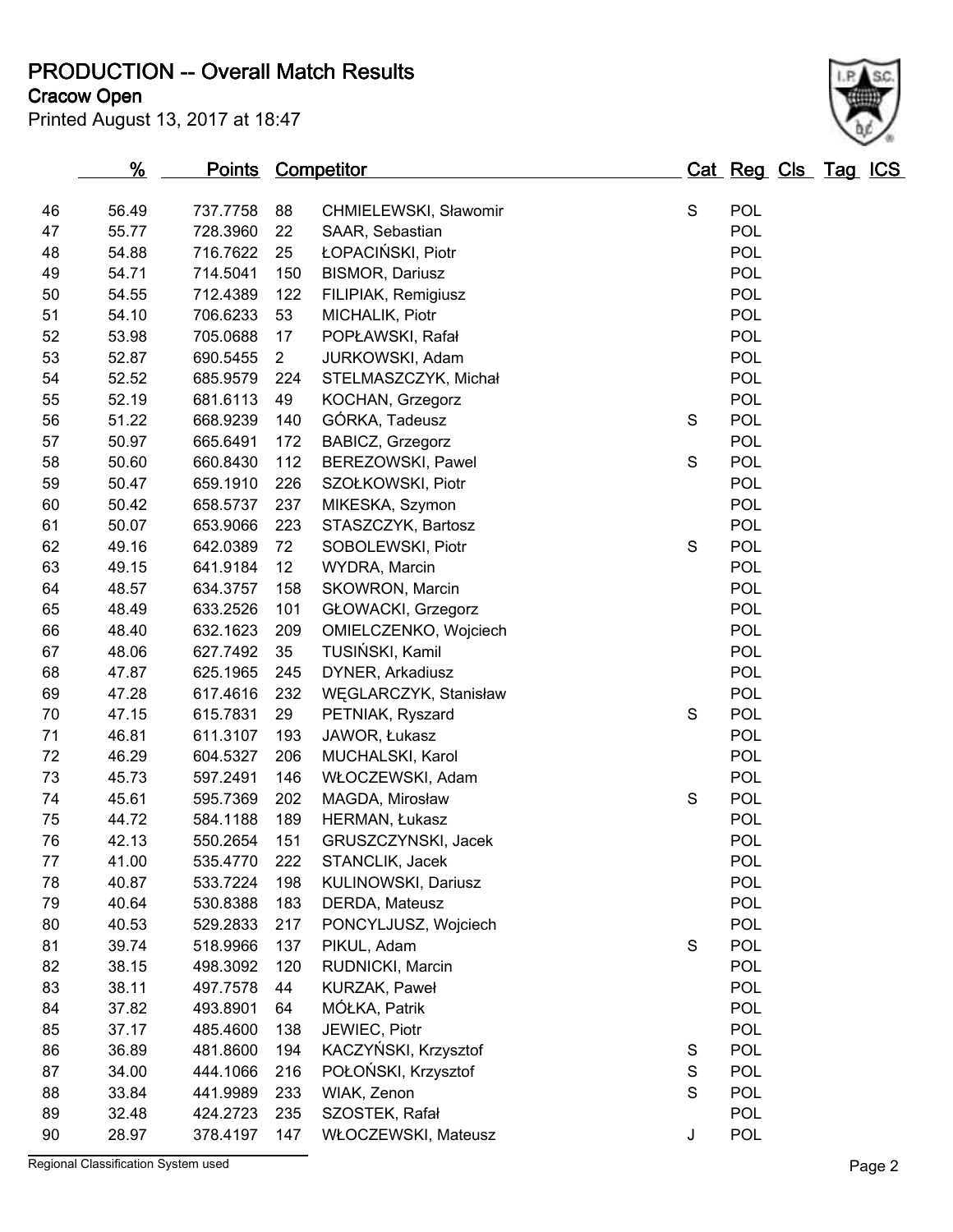**PRODUCTION -- Overall Match Results**

**Cracow Open**

|    | %     | <b>Points Competitor</b> |     |                         | Cat Reg Cls Tag ICS |  |  |
|----|-------|--------------------------|-----|-------------------------|---------------------|--|--|
| 91 | 25.71 | 335.8523                 | 220 | SAMSON, Adrian          | POL                 |  |  |
| 92 | 25.63 | 334.6771                 | 238 | AUBURTIN, Mickael       | <b>FRA</b>          |  |  |
| 93 | 16.11 | 210.4536                 | 170 | <b>BORKOWSKI, Jakub</b> | <b>POL</b>          |  |  |
| 94 | 1.67  | 21.7969                  | 247 | SOBKOWSKI, Dariusz      | POL                 |  |  |
| 95 | 1.32  | 17.2172                  | 248 | MATUSZCZAK, Łukasz      | POL                 |  |  |
| 96 | 0.00  | 0.0000                   | 246 | KOCOŃ, Wojciech         | <b>POL</b>          |  |  |
|    |       |                          |     |                         |                     |  |  |

Printed August 13, 2017 at 18:47

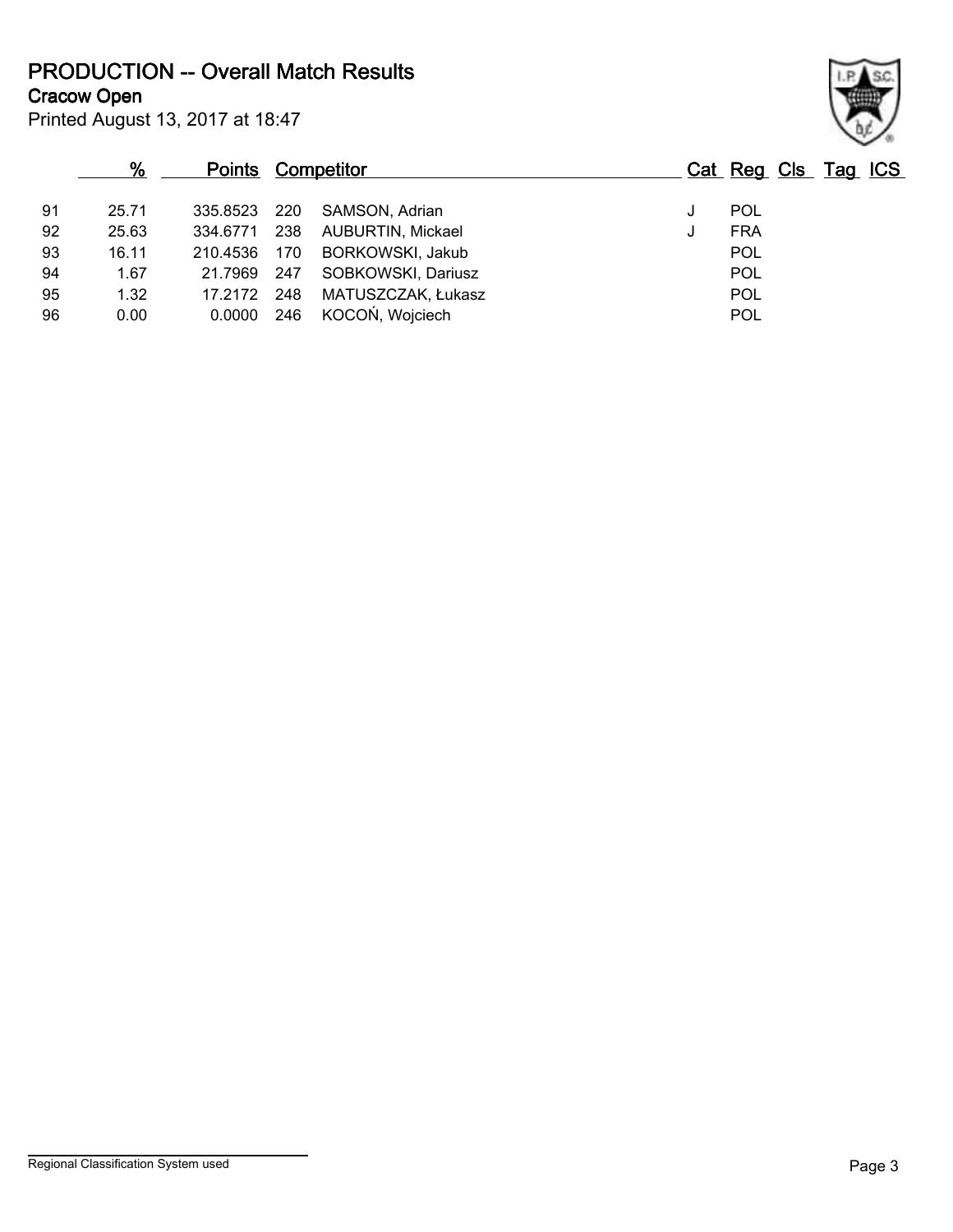**STANDARD -- Overall Match Results**

**Cracow Open**

| Printed August 13, 2017 at 18:47 |  |
|----------------------------------|--|
|----------------------------------|--|



|    | %      | <b>Points Competitor</b> |                |                         |             | Cat Reg Cls Tag ICS |  |  |
|----|--------|--------------------------|----------------|-------------------------|-------------|---------------------|--|--|
| 1  | 100.00 | 1276.8469                | 77             | SIODA, Wiesław          |             | <b>POL</b>          |  |  |
| 2  | 91.66  | 1170.3095                | 16             | GRZELKA, Krzysztof      |             | <b>POL</b>          |  |  |
| 3  | 88.70  | 1132.5828                | 65             | MICHALIK, Krzysztof     |             | <b>POL</b>          |  |  |
| 4  | 88.43  | 1129.1388                | 66             | MUNIAK, Maciej          |             | <b>POL</b>          |  |  |
| 5  | 86.48  | 1104.2595                | 69             | <b>BARWICKI, Karol</b>  |             | <b>POL</b>          |  |  |
| 6  | 86.37  | 1102.8047                | 204            | MICHALOWSKI, Krzysztof  |             | <b>POL</b>          |  |  |
| 7  | 86.27  | 1101.4991                | 11             | ZAWORSKI, Radosław      | S           | <b>POL</b>          |  |  |
| 8  | 85.02  | 1085.5912                | 18             | ŻYTO, Wojciech          |             | <b>POL</b>          |  |  |
| 9  | 83.29  | 1063.4913                | 61             | BRZEZIŃSKI, Dariusz     |             | <b>POL</b>          |  |  |
| 10 | 82.63  | 1055.0892                | 121            | HOCZYK, Andrzej         |             | <b>POL</b>          |  |  |
| 11 | 82.54  | 1053.9717                | 243            | PETROV, Oleg            | S           | <b>UKR</b>          |  |  |
| 12 | 82.25  | 1050.2276                | 81             | KORONKIEWICZ, Michał    |             | <b>POL</b>          |  |  |
| 13 | 81.69  | 1043.0525                | 56             | BEREŚ, Krzysztof        | S           | <b>POL</b>          |  |  |
| 14 | 80.66  | 1029.9370                | 20             | ZAWADA, Krzysztof       |             | <b>POL</b>          |  |  |
| 15 | 79.47  | 1014.6953                | 109            | WIDŁA, Radoslaw         |             | <b>POL</b>          |  |  |
| 16 | 79.41  | 1013.8855                | 9              | CIAŚ, Mikołaj           |             | <b>POL</b>          |  |  |
| 17 | 74.92  | 956.6724                 | 240            | WRZESIŃSKI, Przemek     |             | <b>POL</b>          |  |  |
| 18 | 74.24  | 947.9214                 | 177            | <b>BUGAJSKI, Łukasz</b> |             | <b>POL</b>          |  |  |
| 19 | 73.84  | 942.8001                 | $\overline{4}$ | WOJCIECHOWSKI, Michał   |             | <b>POL</b>          |  |  |
| 20 | 73.52  | 938.7685                 | 59             | WILCZYŃSKI, Artur       |             | <b>POL</b>          |  |  |
| 21 | 72.98  | 931.8570                 | 143            | WANIOLKA, Marcin        |             | <b>POL</b>          |  |  |
| 22 | 72.26  | 922.6662                 | 144            | WOCHNIK, Michal         |             | <b>POL</b>          |  |  |
| 23 | 72.02  | 919.5453                 | 179            | BUSZKIEWICZ, Lechosław  | S           | <b>POL</b>          |  |  |
| 24 | 71.96  | 918.7990                 | 82             | DYLOWICZ, Łukasz        |             | <b>POL</b>          |  |  |
| 25 | 71.81  | 916.8702                 | 5              | WĘGLARCZYK, Mariusz     |             | <b>POL</b>          |  |  |
| 26 | 70.72  | 903.0461                 | 178            | <b>BURZEC, Wiesław</b>  | S           | <b>POL</b>          |  |  |
| 27 | 70.02  | 894.0058                 | 141            | MIERZEJEWSKI, Dariusz   | $\mathbf S$ | <b>POL</b>          |  |  |
| 28 | 68.31  | 872.2094                 | 163            | MADAJEWSKI, Leszek      | $\mathbf S$ | <b>POL</b>          |  |  |
| 29 | 68.06  | 869.0691                 | 175            | BOCHENSKA, Aneta        | Г           | <b>POL</b>          |  |  |
| 30 | 67.56  | 862.5851                 | 188            | HAJDUGA, Maciej         |             | <b>POL</b>          |  |  |
| 31 | 67.52  | 862.1106                 | 136            | SADŁOŃ, Bartosz         |             | POL                 |  |  |
| 32 | 67.33  | 859.7439                 | 182            | ĆWIRKO, Dawid           |             | POL                 |  |  |
| 33 | 67.18  | 857.8163                 | 167            | VYBIRAL, Jan            | $\mathbf S$ | CZE                 |  |  |
| 34 | 66.57  | 850.0451                 | 45             | ZALEWSKI, Piotr         |             | <b>POL</b>          |  |  |
| 35 | 65.44  | 835.5535                 | 28             | SKRAJNY, Antoni         |             | <b>POL</b>          |  |  |
| 36 | 65.25  | 833.1388                 | 212            | PAŁKA, Tadeusz          | $\mathbb S$ | <b>POL</b>          |  |  |
| 37 | 65.10  | 831.2151                 | 154            | NOGA, Tadeusz           | $\mathbf S$ | <b>POL</b>          |  |  |
| 38 | 62.79  | 801.6787                 | 94             | ŁOZIŃSKA, Aniela        | L           | <b>POL</b>          |  |  |
| 39 | 62.39  | 796.5858                 | 62             | CZUBASIEWICZ, Jacek     |             | <b>POL</b>          |  |  |
| 40 | 61.53  | 785.6822                 | 37             | ROŻYŃSKI, Michał        |             | <b>POL</b>          |  |  |
| 41 | 59.85  | 764.2111                 | 227            | SZULINSKI, Adam         | S           | <b>POL</b>          |  |  |
| 42 | 59.47  | 759.3741                 | 199            | ŁAPTAŚ, Łukasz          | S           | <b>POL</b>          |  |  |
| 43 | 59.29  | 757.0424                 | 181            | BYRA, Tomasz            |             | <b>POL</b>          |  |  |
| 44 | 58.56  | 747.7467                 | 83             | KUPIDŁOWSKI, Andrzej    |             | POL                 |  |  |
| 45 | 57.91  | 739.4062                 | 225            | STEPNIEWICZ, Hubert     |             | <b>POL</b>          |  |  |

Regional Classification System used **Page 1**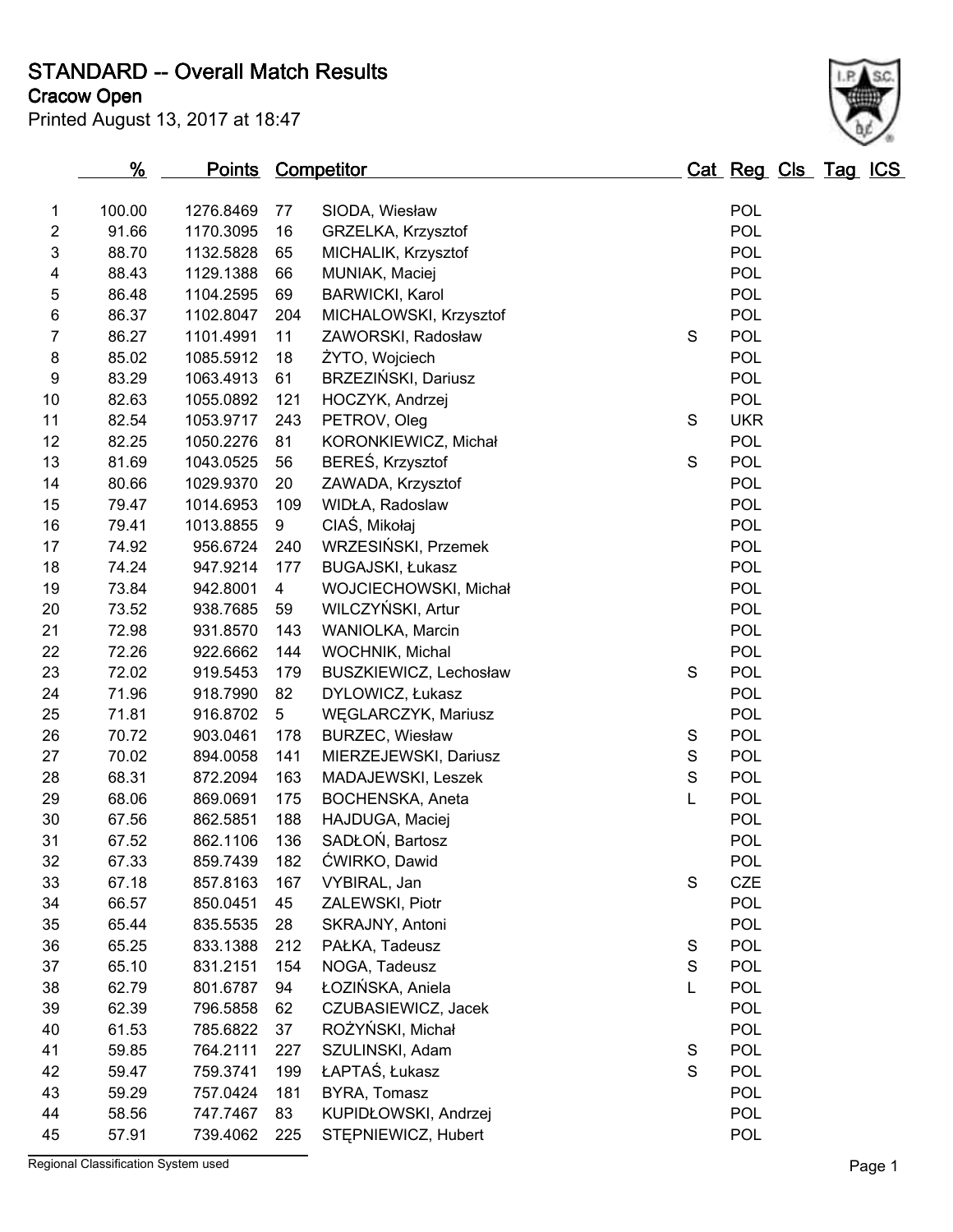**STANDARD -- Overall Match Results**

**Cracow Open**



|    | %     | <b>Points Competitor</b> |     |                               |             | Cat Reg Cls Tag ICS |  |
|----|-------|--------------------------|-----|-------------------------------|-------------|---------------------|--|
| 46 | 56.02 | 715.2834                 | 195 |                               |             | POL                 |  |
|    |       |                          |     | KORNIJCZUK, Andrzej           |             |                     |  |
| 47 | 55.68 | 710.9638                 | 228 | TABASZEWSKA, Agnieszka        | L           | POL                 |  |
| 48 | 55.64 | 710.4506                 | 208 | NOWOSAD, Janusz               |             | POL                 |  |
| 49 | 54.61 | 697.2981                 | 129 | HUBICKA, Jolanta              | L           | POL                 |  |
| 50 | 54.34 | 693.8879                 | 231 | <b>WEISS, Dominik</b>         |             | POL                 |  |
| 51 | 54.05 | 690.0901                 | 210 | OSTROWSKI, Michał             |             | POL                 |  |
| 52 | 53.33 | 680.9212                 | 57  | WŁOSIŃSKI, Marcin             |             | POL                 |  |
| 53 | 53.11 | 678.1546                 | 115 | TURAKIEWICZ, Leszek           | $\mathbf S$ | POL                 |  |
| 54 | 52.94 | 675.9063                 | 108 | BAŁUSZYŃSKA, Agnieszka        | L           | POL                 |  |
| 55 | 50.62 | 646.3912                 | 134 | KOWALCZYK, Marek              |             | POL                 |  |
| 56 | 49.91 | 637.3244                 | 196 | KRAWCZYK, Zofia               | L           | <b>POL</b>          |  |
| 57 | 49.90 | 637.1598                 | 130 | GRUSZCZYŃSKI, Sławomir        |             | POL                 |  |
| 58 | 49.01 | 625.7591                 | 39  | MURZYDŁO-ROŻYŃSKA, Małgorzata | L           | POL                 |  |
| 59 | 48.69 | 621.7078                 | 14  | SZYMANEK, Sonia               | L           | POL                 |  |
| 60 | 48.62 | 620.8201                 | 203 | MAZUR, Joanna                 | L           | <b>POL</b>          |  |
| 61 | 48.42 | 618.2217                 | 244 | MACIEJCZYK, Bartosz           |             | POL                 |  |
| 62 | 47.48 | 606.2042                 | 173 | BAKOWITZ, Felix               | $\mathsf S$ | <b>GER</b>          |  |
| 63 | 47.42 | 605.4268                 | 168 | <b>BERANKOVA, Miluse</b>      | L           | <b>CZE</b>          |  |
| 64 | 47.04 | 600.5987                 | 47  | KOSIŃSKI, Tomasz              |             | POL                 |  |
| 65 | 46.33 | 591.5703                 | 104 | SAMSON, Piotr                 |             | POL                 |  |
| 66 | 43.94 | 561.0640                 | 211 | OZURKIEWICZ, Marcin           | $\mathbf S$ | POL                 |  |
| 67 | 41.68 | 532.2220                 | 201 | ŁUKASIK-GOLA, Dorota          | L           | POL                 |  |
| 68 | 40.54 | 517.5864                 | 213 | PIASECKI, Artur               |             | POL                 |  |
| 69 | 1.85  | 23.5687                  | 152 | DABROWSKI, Dariusz            |             | POL                 |  |
| 70 | 0.21  | 2.6927                   | 145 | STANCLIK, Sylwia              | L           | POL                 |  |
|    |       |                          |     |                               |             |                     |  |